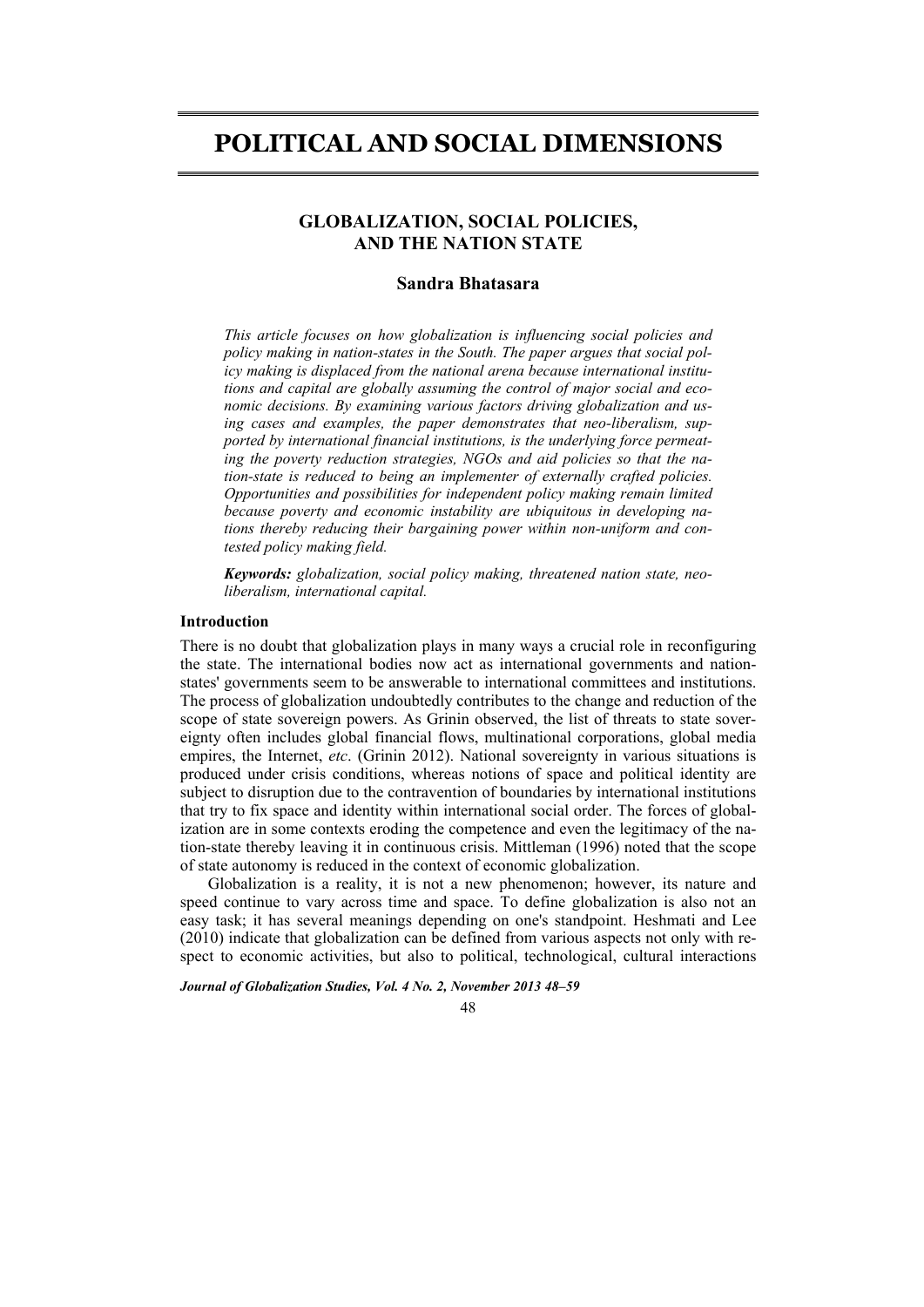and with account of many key factors such as standardization, transportation, communication, trading, and migration. Globalization is the most extended theoretical framework of the interpretation of the present. It is a high-level theoretical generalization, and at the same time also an empirical reality anyone can experience (Kiss 2010). Khan and Dominelli (2000) refer to globalization as characterized by mobility of production processes (to which they added the transfer of some service industries, such as callcentres) from advanced industrial (or post-industrial) countries to developing countries; the spread and rising power of transnational corporations worldwide; the liberalization of international finance systems; and reduction in transportation and communication costs.

According to Lyons (2006: 368), to a geographer it implies the compression of time and place incurred in rapid and frequent movements of people and information – while to a cultural anthropologist, it signifies the worldwide spread of McDonalds and Coke, and the dominance of the English language; for many, it is really the developments in transport systems and information and communication technology that have seemed the most tremendous change associated with globalization over the past three or four decades.

Powell and Hendricks (2009) observed that globalization has had three waves. The first wave occurred from 1870 to 1914 marked by falling trade barriers and rapid advances in transport technologies, with falling transport cost. This led to massive migration across national borders and about 10 per cent of the world's population moved to new homes – 60 million people went to the United States from Europe. Many people emigrated to Burma, Sri Lanka, Thailand, Philippines and Vietnam from the densely populated China and India. The second wave lasted from 1945 to 1980. Hendricks observed that after 1918, the world retreated into protectionism and deglobalised, and exports, as percentage of global GDP, fell back to 1870 levels. However, from 1945 the process resumed including widespread trade liberalization and the growth of free trade blocs such as the European Union (EU). Most dramatic phase occurred after 1980 when more trade liberalization – especially the Uruguay Round of 1995, privatization and deregulation, liberalization of capital flows and integration of global money and stock markets and the dynamic growth of Foreign Direct Investment (FDI) took place (*Ibid.*).

Regionalization, best exemplified by the European Union and also a pronounced but questionable trend in Africa, grew after 1980. Powell and Hendricks (2009) further noted that the third wave from 1980 has also been characterized by increasing importance in technology, the failure of most economies to converge on Structural Adjustment Programs (SAPs), delinking of employment from growth and focus on competitiveness.

### **Methodology/Approach**

With the above background, this paper focuses on the fundamental questions of globalization, social policy making and policies. The paper expands the view that social policies are currently being displaced from the national arena because international institutions and capital are globally taking over the control of major social and economic decisions. The paper also seeks to establish whether possibilities and opportunities still exist in social policy making at the national level in developing countries.

This paper is more a piece of a critical think and it is based on a critical review of literature to draw attention to some of the problematic and contradictory issues underly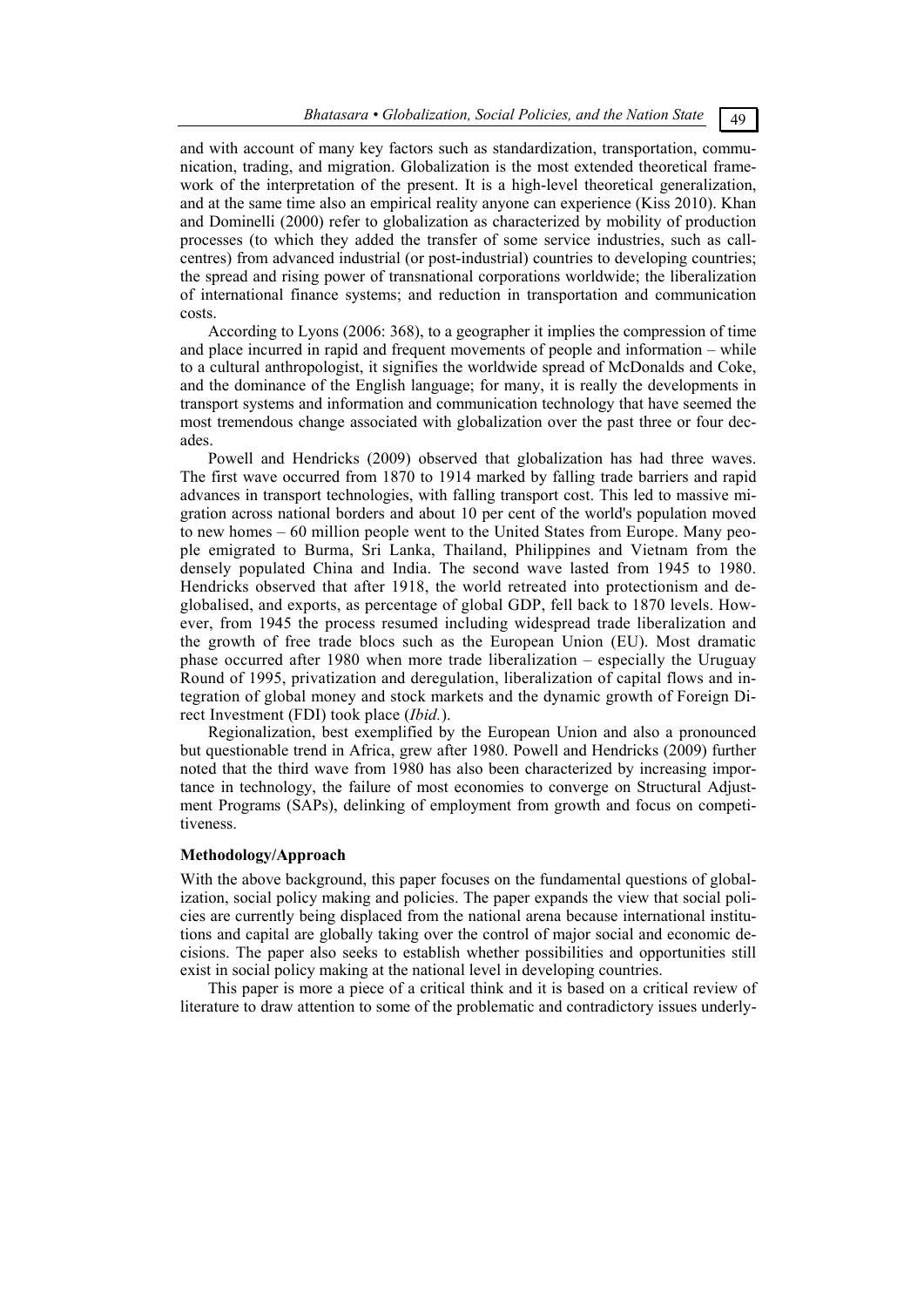ing globalization. The paper expands the debates on globalization and policy making by focusing on peculiar aspects such as neoliberalism and adjustment, poverty reduction, NGOs and aid. The argument extended in this paper is supported by the empirical case material and theoretical views. This paper also recognizes that it is difficult to establish attribution and isolate the effects of trends other than globalization that is why it focuses on specific aspects and cases. It is also important to mention that in some cases globalization also exacerbates problems that are created by nation states themselves.

A policy in the simplest meaning refers to a plan of action or what governments choose to do or not to do. Social policy refers to 'collective interventions directly affecting transformation in social welfare, social institutions and social relations' (Mkandawire 2001: 115). However, this formulation does not deny that social policies may be conceived and implemented with considerations other than the welfare of the society in mind (Yeates 2003).

### **Discussion**

The argument I seek to dwell on at length in this paper is that globalization is threatening social policy making and policies of the developing countries. There is a novel agenda setting framework for social policy making informed principally by neoliberalism that governments, especially in developing nations, can accept or reject at their own risk.

Hobsbawn (1990) noted that the nation-state had been rendered anachronistic by globalization. Chomsky (1991) also argued that a new form of international government has emerged designed to serve the interests of the new international corporate ruling class. Chomsky mentioned the Organization for Economic Cooperation and Development (OECD), the World Bank, the International Monetary Fund (IMF), the United Nations Organization (UNO) and the World Trade Organization (WTO) as *de facto* world governments that control macro economic policy in the third world. The nationstate is challenged to be the major vector of historical development as shown by the collapse of Stalinist state system (East), partial destruction of Keynesianism and welfarist class compromise (West) and containment and dissipation of radical anti-imperialist movements in the South (Chile, Jamaica, Haiti). In this respect, the 'social state is no longer viable' (Bauman 2011: 3).

Due to globalization or capitalist internationalization the nation-state has only four functions as regards capital: providing labor power and markets, removing commercial risks, setting parameters for commercial relations and provision of military security. Mboweni (2003) argued that for Africa, the least globalized region of the world, globalization has two crucial implications for macroeconomic policy managers. Firstly, decisions are often made on the basis of what is happening elsewhere, and thus, the African governments are implementers rather than innovators or strategic players. Secondly, globalization will grow over time, thus increasing uncertainty and complexity in national macroeconomic and social policy making. Mboweni (2003) argues that because Africa is a marginal player in the global economy, the economic fundamentals are often driven by global developments such as the pace of growth in the OECD countries, primary commodity prices, Foreign Direct Investment (FDI) mainly from the OECD, donor strategies and disbursements and head office decisions of multinational corporations. Strategies and technologies are developed in the first world and 'cascade' down to Africa with a time-lag. Interestingly, the time-lag is variable; it is shorter in South Africa than in Benin and Zimbabwe because South Africa is relatively more developed than its African counterparts.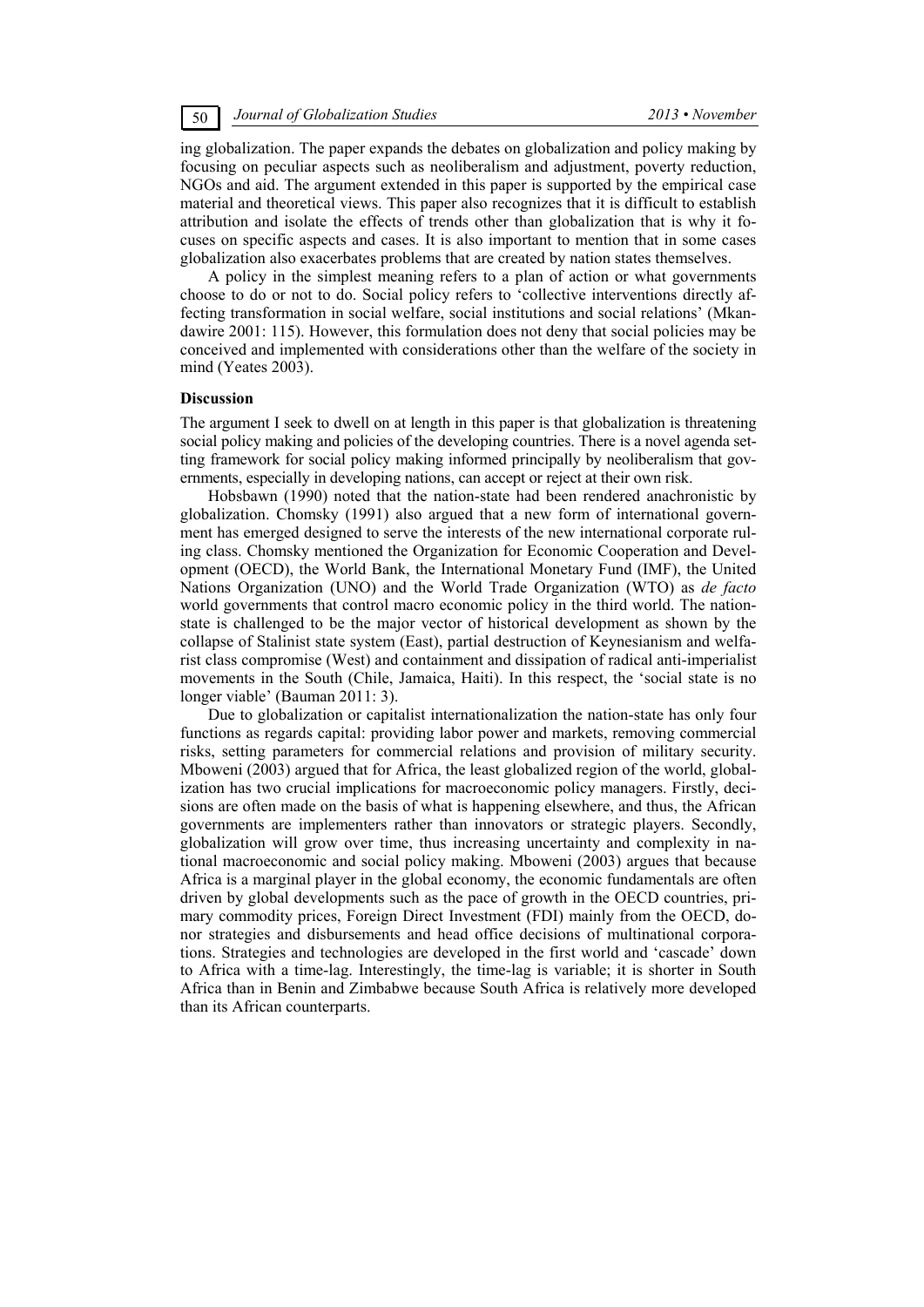Commenting on the role of the state in the  $21<sup>st</sup>$  century Kwasi-Fosu (2004) is of the view that that today the role of the state is that of a facilitator and coordinator rather than a planner, direct investor and producer. Its job is to create an enabling environment to promote investment, innovation and growth, and this is best created by 'providing supportive policy environment and institutions'. The neoliberalist Collier (2007) considers the essentials of the state such as macroeconomic stability, undistorted prices, well-defined and well-enforced property rights and political institutions that foster social consensus and political stability. The sanctions imposed on Zimbabwe by Australia and the United States of America clearly show the repercussions of failing to operate according to Collier's assertions. Zimbabwe, as a result of the land reform, has been accused of violating private property rights, human rights and embarking on selective citizenship along racial lines. The legitimacy for redistributing land from a backdrop of unequal colonial and racial land ownership got lost along the way.

With the progress of deregulation and privatization, spearheaded by the World Bank and the IMF, the role of the state is limited to four main areas: the monetary policy – the supply of money, interest rate determination and financing fiscal deficits; the fiscal policy-spending, taxation and financing; the industrial policy – incentives to encourage industries and the exchange rate policy (Kwasi-Fosu 2004). He further argues that most African governments go beyond these broad fields of policy but foreign investors and lenders are increasingly wary of those governments that interfere in dayto-day running of the economy. Therefore, the state is confined within a 'Golden Straightjacket'. The 'Golden Straightjacket' according to Kwasi-Fosu (2004) comprise: trade liberalization, fiscal prudence and monetary restraint, positive real interest rates, a competitive market economy, competitive exchange rates, secure property rights and efficient and impartial legal and judicial system. Countries such as Zimbabwe, with its land reform program, its subsidies to farmers and the current indigenization and economic empowerment policies have stepped out of the 'Golden Straightjacket'. Among other things, this has led to the withholding and withdrawal of donors and funds, for example, the Global Funds for AIDS, Tuberculosis and Malaria and the isolation by Australia and the United States of America.

#### **Thou shall Liberalize or…**

Globalization is multifaceted and entails multiple contradictory processes. The conception that more open economies within the global system change the conditions of national social policy making is best explained by the neoliberal discourse and its policy prescriptions. According to Wilding (1997), neoliberalism is a force for, and it ideally requires globalization. Chomsky (1991) argues that Structural Adjustment Programs (SAPS) informed by neoliberal modernization principles indicate a revival of pure old fashioned racist imperialism. Beneath the present 'globalization of inequality' lies the current repetition on a planetary scale of the emancipation of business interests from all extant socio-cultural institutions of ethically inspired supervision and control and, consequently, the immunization of business pursuits against all values other than the maximization of profit (Bauman 2011).

SAPs delineate what a nation should endure to enjoy the 'benefits' of globalization. For example, one condition given to Mozambique by the United States Agency for International Development (USAID – an agent that articulates the US foreign policy) was that it should allow the US companies to exploit natural gas in return for funding in the health sector (Hanlon 1991, 1997). Poverty reduction that was targeted to drop from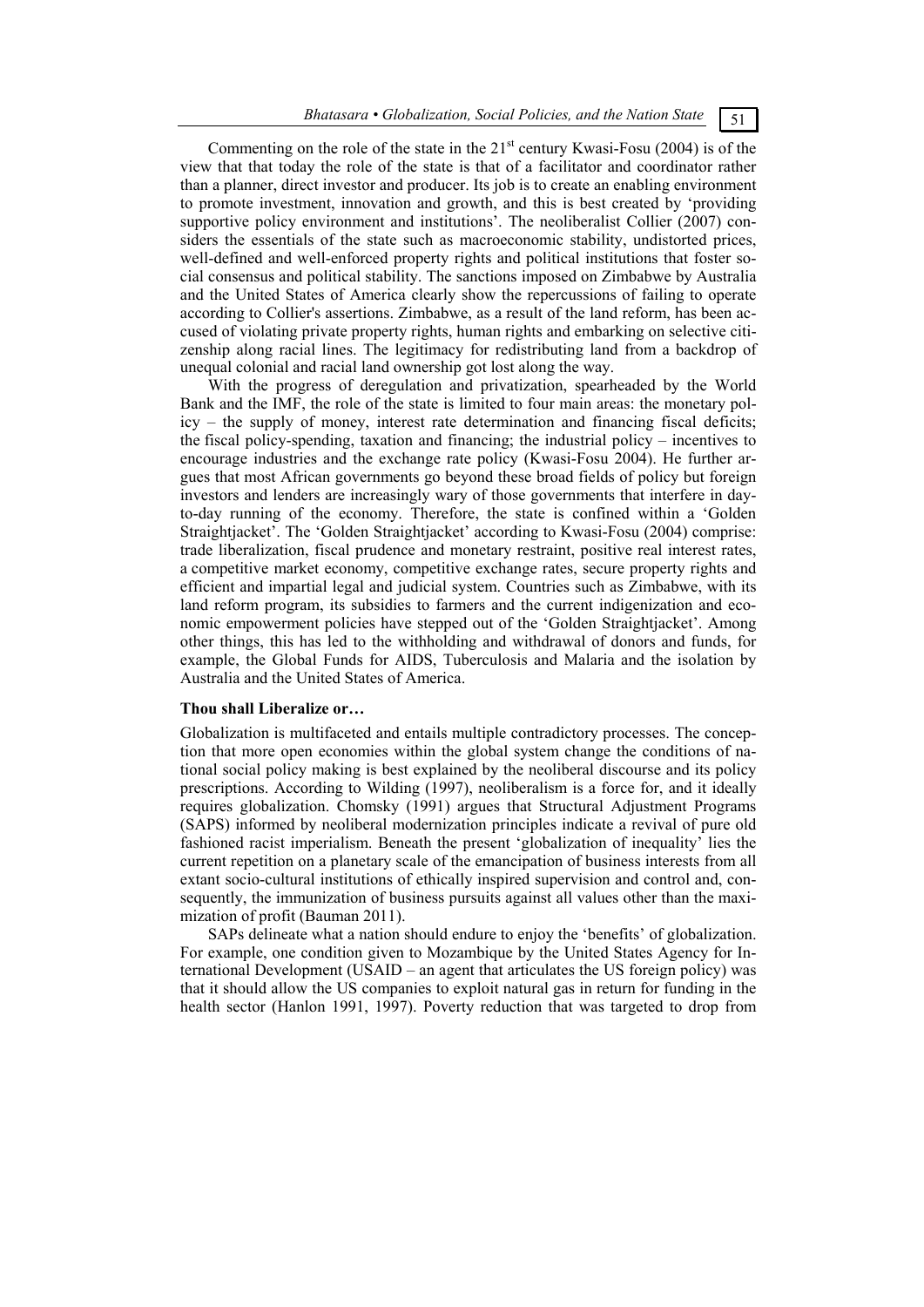63 per cent to 47.4 per cent grew to 77 per cent in Mali. The social costs of adjustment have become too high to be justified in any way.

With neoliberalism, the state is advised to withdraw from making social policies. Biersteker and Weber (1996) noted that neoliberal ethos have made the global regulation of poverty possible. The centrist policy control systems such as the World Bank, the IMF and the WTO manage poverty through policies such as SAPs. Chomsky (1991) argues that what we see with neoliberal principles and SAPs is the globalization of poverty – the majority of the world population never make a phone call, live on less than US\$ 2 per day and 6,000 children die everyday because of poor sanitation. Pilger (2006) observed that 24,000 people die every day because of global poverty while the superpowers are wasting resources on a mindless 'war on terrorism'. In most countries that have implemented SAPs such as Zambia, Malawi and Zimbabwe, the gap between the poor and the rich has become frighteningly wide and totally unbridgeable (Mboweni 2003). Pilger (2006) points out that the real terror is poverty not terrorism, thus global superpowers should intervene in the third world countries rather to address poverty than the so-called 'war on terrorism', for example, the US intervention in Afghanistan.

Many supporters of SAPs argue that the policies were not forced upon the third world governments, instead, they were negotiated. However, one ought to realize that the whole business of SAPs, as with aid, is a structured affair. Debt and poverty weakened the negotiating powers of the third world. Countries like Mozambique came out of a civil war with ravaged economies and virtually non-existent public sector provisions (Hanlon 1991, 1997). The conditions stipulated for Mozambique or elsewhere are mechanisms designed to strip nation-states of their power. Thus, with such conditions, Mozambique had no choice but to yield to the dictates of the global corporate ruling class, thus, it had to accept the removal of subsidies, currency devaluation and producer price reforms. Reforms in agriculture were necessary for the unrestricted penetration of capitalist agriculture at the expense of small-holder farmers. With persistent poverty, it is doubtful that Mozambique will ever be able to make independent macro policies.

# **For the Poor or Worse … in Global Poverty Regulation**

Poverty is one of the aspects the world has debated from 1900 to the Millennium Development Goals in 2000. Neoliberal policies are purported to work in favor of poverty reduction. Scholars like Johan Norberg in *In Defense of Global Capitalism* (2001), argued that globalization is enriching the world's poor. Sapkota (2011) argues that the empirical results of his study reveal that globalization enhances human and genderrelated development and significantly reduces human poverty, which supports a number of propositions made by Sirgy *et al.* (2004), and the empirical evidences by Tsai (2007) and Oostendorp (2004), among others. For those of the neoliberal persuasion, the greatest promise of globalization is improvement in economic welfare through a more rapid growth and, in the more axiomatic presentations, the open and 'market friendly' policies would lead to a rapid growth that is labour intensive and, therefore, poverty reducing (Mkandawire 2002). Chossudovsky (2003) highlighted that restrictions on outside investment must be eliminated with the concomitant privatization of state-owned facilities and services; workers are not laid off but their wages are frozen or reduced. Consequently, countries will experience growth and therefore reduce poverty.

However, the analysis of the Poverty Reduction Strategies Papers (PRSPs) discourse tends to support the view that international institutions and capital which impose globalization, have globally taken control over major social and economic decisions.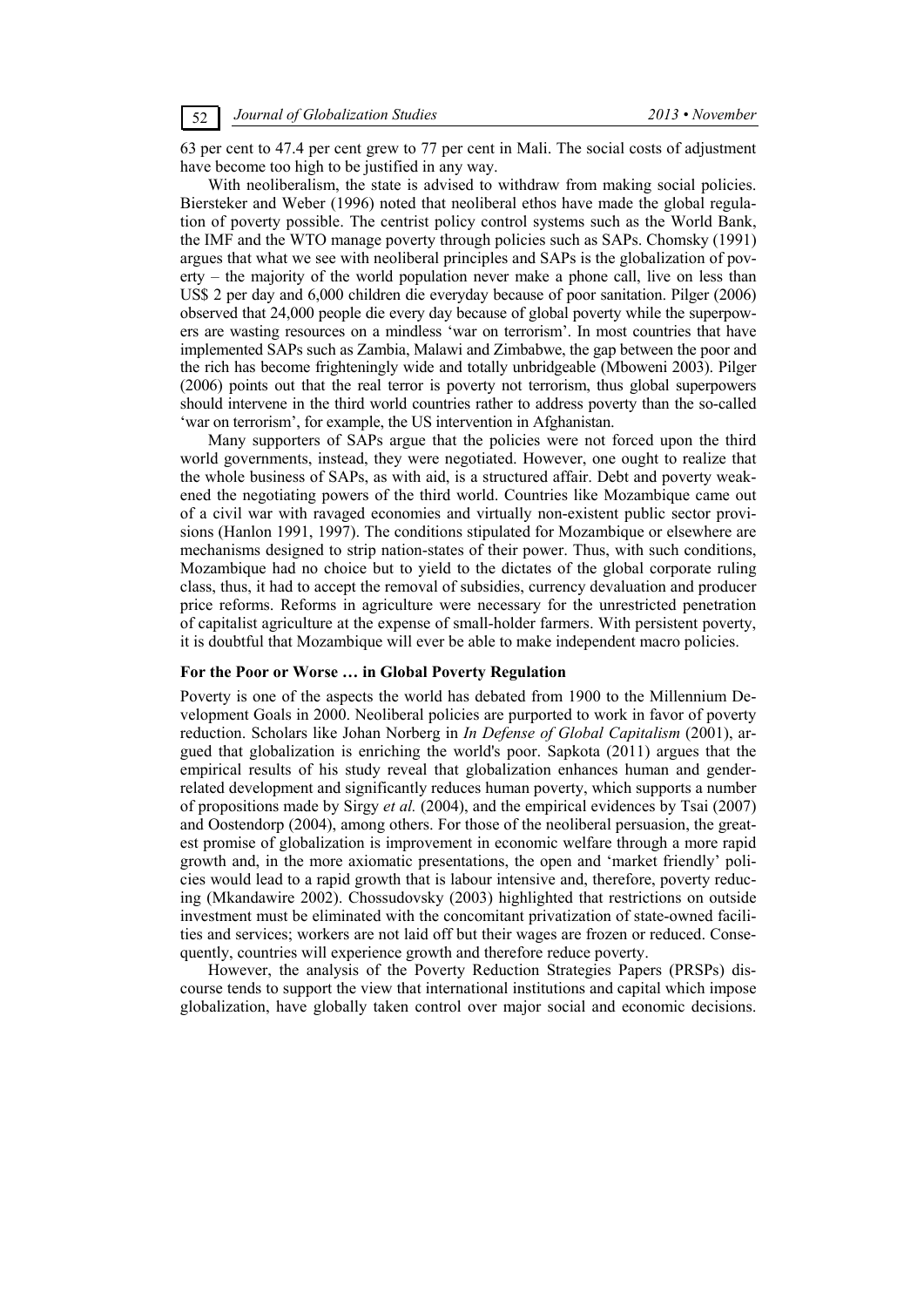# The state is undermined in different ways. The PRSPs have been originally conceived in the context of Highly Indebted Poor Countries (HPCS) debt relief initiative but were later envisaged as the centerpiece for policy dialogue and negotiations in all countries that received concessional financing from the IMF and the World Bank. The PRSPs describe a country's macro economic, structural, social and political programs to promote growth and reduce poverty as well as associated external needs (Wanguza 2001). Wanguza noted that the PRSPs take the form of a document that in theory is prepared by the country's government and civil society including the pro-poor under the supervision of the Bank-Fund teams.

Working in partnership, the actors (*i.e.* government policy makers, civil society members and public representatives) are said to analyze the incidence, nature and causes of a country's poverty, and define strategies for overcoming poverty within specified policy and expenditure targets (*Ibid.*). Purportedly, what was new and central was the objective of achieving a strategy that is 'country driven', locally generated and aimed, 'partnership oriented and developed through' wide participatory dialogue focused on both micro and macro policy levels. Additionally, the PRSPs process would encourage accountability of governments to their own domestic constituencies and citizenry rather than external funders so that the poor became 'active participants' not just passive recipients in the whole process.

In my view, in the name of poverty reduction, the World Bank and the IMF were seeking an expanded basis for sustaining externally driven structural adjustment policies with PRSPs. The PRSPs do not represent a fundamental change in the World Bank programs, thinking and policies. In most cases, the critical elements of PRSPs are the compulsory policy matrices. Commenting on the PRSPs in Lesotho and Mali, Maxwell (2003) says that in both countries the PRSPs represent the Bank-Fund assortment of policy reforms including liberalization, privatization, fiscal and administrative reform, and asset management. Fighting poverty has become the newest justification for the prescriptions geared at increasing the overall opening of the host country to external economic policies and free market rules.

Abugre (2001) commenting on the Poverty Reduction and Growth Facility in Sao Tome and Principe highlighted that it speaks of concessional lending with explicit focus on poverty reduction in the context of growth oriented policy strategy. What this meant to national policy makers was that they were free to discuss poverty mapping, but the final policy document could not go beyond the 'neoliberal free market growth framework'. The longstanding growth model does not allow for real poverty reduction, let alone elimination set forth at the World Social Summit in 2000. According to Mkandawire (2002: 115), while globalization generates serious problems for social harmony and development policy, it reduces the capacities of many states and societies to handle such problems and the reason is that while institutions charged with development policy are still national, the policy options are being narrowed and the effective constituency restricted both by constraints imposed by the new global regime on what is considered prudent and by the erosion of the fiscal capacity of the state.

One can argue that globalization is displacing national policy and makes this justified. According to Bendana (2004), for the World Bank and the IMF, the PRSPs package as a model for adjustment seeks to secure improved poverty administration and public relations in the face of criticism they have received over the years. The World Development Movement (http://www.wdim.org) argues that the obsession with growth policies remains unashamedly dominant in the IMF-World Bank debt relief thinking; yet evidence in Ma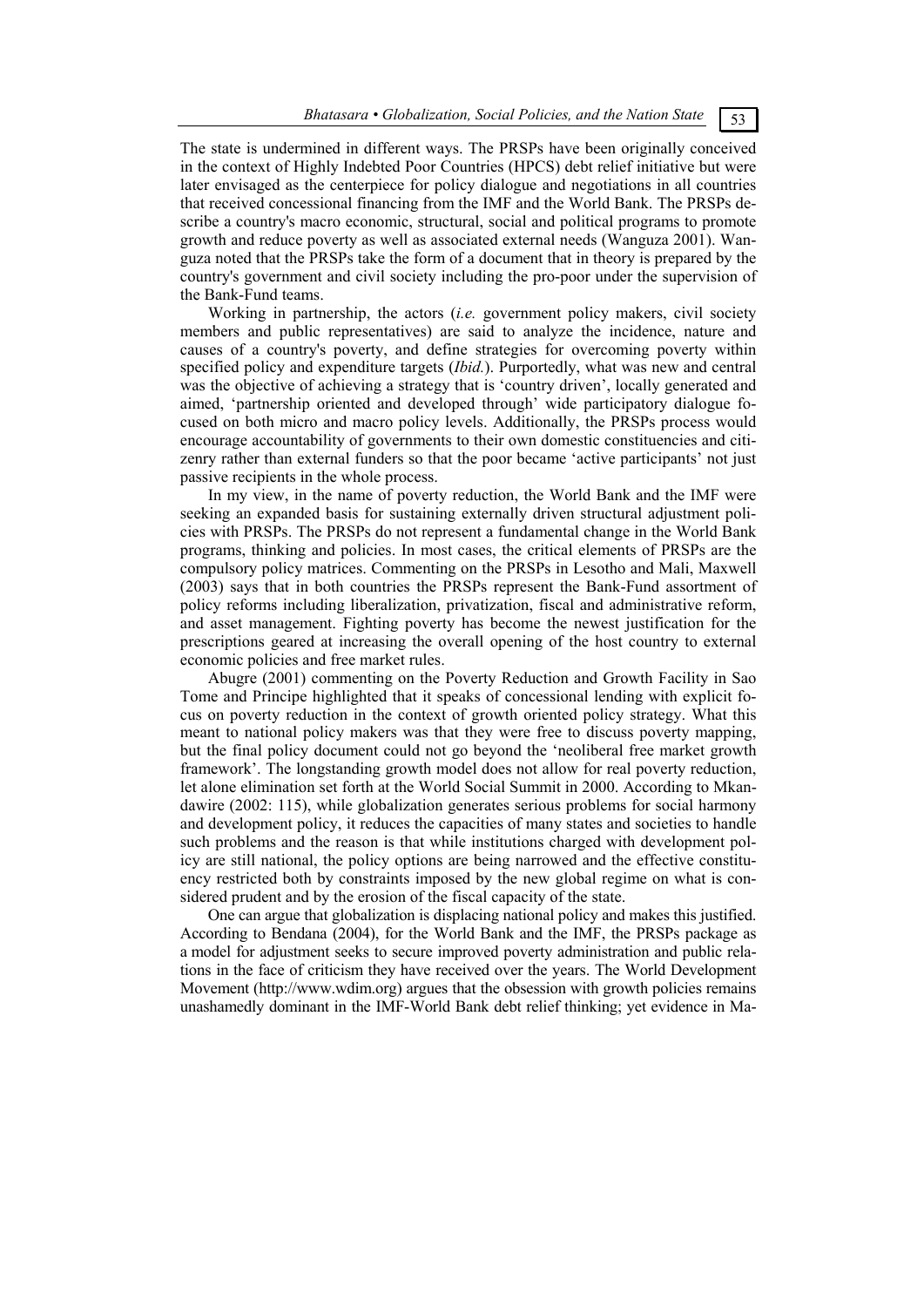lawi, Zambia and Mozambique that have completed PRSPs showed that growth and poverty reduction may not go hand in hand. It is argued that a number of elements have been left out of the PRSPs because they do not fit the obligatory neoliberal policies and parameters. Policies which national policy makers find indispensable such as land and agrarian reforms, progressive taxation, support for domestic markets and protection of food sovereignty, the protection of the environment and labour vis-a-vis the free market are continuously ignored. Abugre (2001) observes that in the case of Mali, Sao Tome and Principe, Malawi and Mozambique, the PRSPs appeared noticeably similar in their poverty analysis which should raise suspicion about who actually drafts them.

In my view, social policy within nation-states is now characterized by a state reduced to the role of keeping watch over their citizens and preparing them for capitalist fleecing. Chossudovsky (2003) in *Globalization of Poverty and the New World Order* shows that it no longer requires bullets to conquer nations or to suppress people. One tragic case he refers to is the fate of Vietnam, where poverty and epidemics cost numerous lives because of the malice of privatization through which government programs were cut, wages de-indexed, and the nation has neither the capital nor human resources to meet the burden involved. Another sad case study provided by Chossudovsky is that of Brazil, where the president was constitutionally disposed so that multinational conglomerates could gain power to run the economy and social polarization has deepened as a result of support to the land-owning class without social safety nets for the poor.

In his analysis of several other countries Chossudovsky also demonstrates the supremacy and predatory tendencies of international financial institutions and transnational capital. In Somalia, the social fabric of the pastoralist economy was weakened by duty-free beef and dairy products from the European Union: in Rwanda restructuring of the agricultural system threw the population into poverty and destitution, contributing to genocide; in Ethiopia SAPs caused food insecurity, and in Bangladesh the devaluation and price liberalization aggravated famine. Furthermore, in Peru the prices of basic commodities shot up after liberalization and in India (Andhra Pradesh) the retraction of minimum wages enhanced caste inequalities (Chossudovsky 2003).

### **A Beggar is not a Chooser… Foreign Aid and NGOs**

In this section I argue that Non-Governmental Organizations (NGOs) have become the so-called 'altruistic' movers of the globalization process, which is frustrating social policy making at the national level. The state-centric realists, nationalist and populist ideologies converge on the idea that NGOs can supplement government efforts if there is such a necessity. However, they do not subscribe to the idea that international NGOs should supplant the state in national policy making. International NGOs have become conduits of domination and agents through which the precarious foreign aid policies are channeled. Decades of foreign aid have done little in changing the destinies of many Third World countries, most of which are in Africa; leaving them in the deplorable conditions in which they find themselves at present (Andrews 2010: 95). International NGOs, such as the USAID, have the power to influence decisions at the national level, sometimes creating parallel governance and 'mini kingdoms' within nation-sates. NGOs have played a big role in the privatization of health service in Kenya and they have also participated in population control policies in Tanzania.

NGOs are also used to champion the human rights agenda. They are more interested in governmentality than social development policies*.* The human rights dis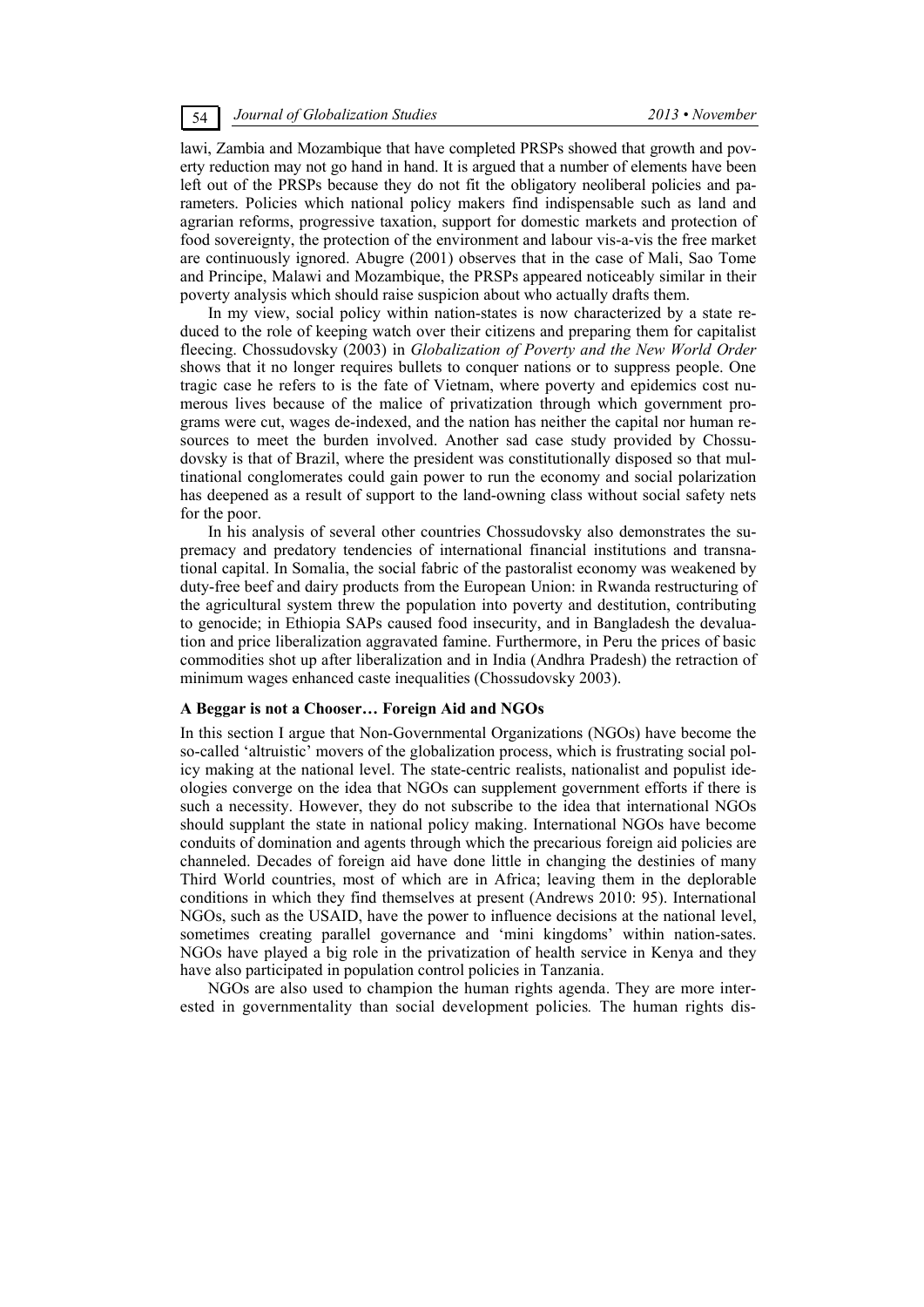*Bhatasara • Globalization, Social Policies, and the Nation State* 55

course, which has its origins in the developed world, is also threatening national policy making. According to Owen (2001), human rights, especially with regard to political and civil rights have been commoditized by the West and can be sold to the highest bidders in the third world. The International Convention on Human Rights stresses political and civil rights at the expense of socio-economic and cultural rights. The third world governments that have considered land and agrarian reforms as part of socio-economic rights and the need to free people from hunger and food insecurity have been criticized. For example, Zimbabwe has faced criticism for its land reform.

The powerful states use the issue of human rights to promote their imperial interests. One would wonder why the USA wants to be the champion of human rights in Iraq and Syria and, also why it wants to claim to be the humanity's sole protector through criticizing Iran for its nuclear endeavors. Ahmad (2005) argued that 'the war in Iraq is an imperial war, a war about the internationalization of capital, a war to destroy Islamic fundamentalism and to replace it with Christianity and ultimately capitalism'. If there was no oil in the Middle East, the United States would not waste its tax payers' money waging a profitless war.

# **Possibilities and Opportunities for National Social Policy Making**

The argument here is that the arena or space for national policy making continues to shrink in the context of globalization. Globalization has brought so much uncertainty and complexity in terms of policy making at the national level. The nation-state is losing power to the international institutions. In many ways, its role is being reduced to a spectator that watches the international policy actors at play.

As the Asian experiences (Taiwan, Indonesia, Thailand and Malaysia) have shown, opportunities and possibilities for independent policy making still exist, but for many nations of the developing world it is not practical to conduct independent policy from positions of poverty. May and Roberts (2002) argue that for a low income country, like Lesotho, it is difficult to think about any possibility of independent policy making. The PRSPs and African Growth and Opportunities Act (AGOA) funded by America had grave implications for the country's ability to design national policies. The targets set in the PRSPs have continued to oversimplify and distort the country's development efforts. Under the AGOA, Lesotho has continued to follow an export-oriented growth model exporting its garments to America only as a condition for funding. Social sectors continue to be neglected. For Lesotho AGOA represents the continuation of the external partners' perceptions of what is good for Africa, a new imperialism that shows little change from orthodox economic policies of SAPs (May and Roberts 2002).

Weiss (1998) argues that the notion of the powerless state is fundamentally misleading. She also argues that this notion ignores the adaptability of states, their differential capacity, and the enhanced importance of state power in the new international environment. My paper is supported by empirical cases, an approach I adopted to avoid generalizing. However, whereas her arguments are valid, I disagree with her arguments on a few Asian experiences as many states especially in Africa are stagnant or demonstrate rather weak growth. Even if the Asian tigers could be considered as movers of the globalization process, the financial crises of 1997 and 2008 show that they are not immune to the speculative assaults and pillaging by international capital. Interestingly, it was the same Wall Street bankers that underwrote and guaranteed the bailouts of these Asian countries.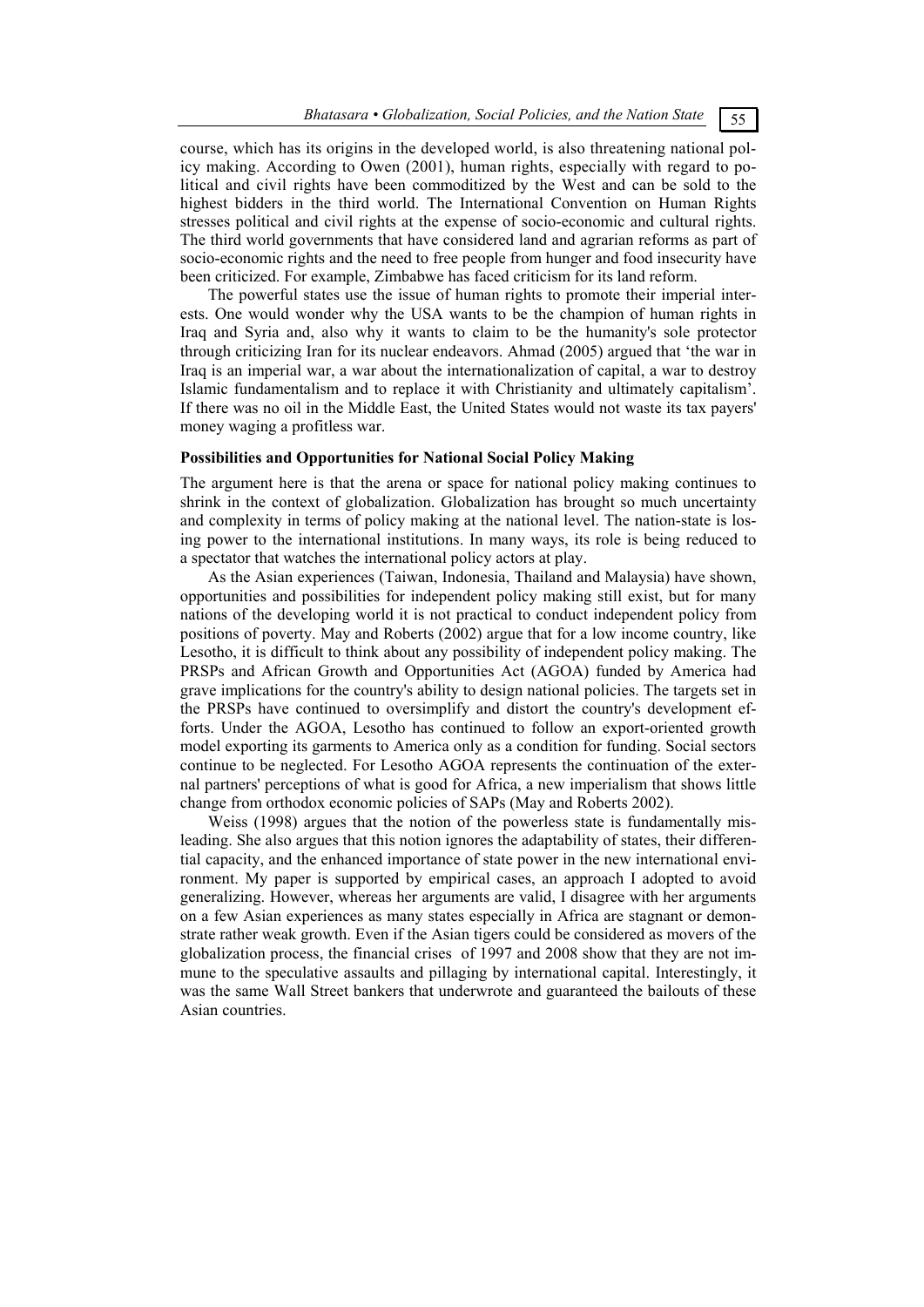Maxwell (2003) argued that opportunities will remain closed for third world governments as long as they remain resource starved. He notes that in Mali, poverty rate achieved 71 per cent, and about 60 per cent of its population is unemployed and less than half of the population has access to basic health and education services. The country has no financial resources to revive the ailing productive sectors and ineffective social services. Therefore, the national policy makers will remain at the mercy of international institutions. Commenting on PRSPs in Mali, Maxwell (2003) says that under the guise of reform, one witnesses a dangerous attempt to continue further intensification of socially damaging economic processes. One can observe that, whilst the IMF and the World Bank claimed that PRSPs should always be open to modification and improvement, the policy matrices of neo-liberalism remain and continue to be non-negotiable.

Stewart (1994) argued that opportunities for national socio-economic policy making might arise, but if the international economic fundamentalism emanating from Washington and the so-called donor community with the accompaniment of wellmeaning but misguided international NGOs remains unchanged, it will not be possible for national governments to take any independent action. Commenting on the role of multinational corporations in the internationalization of capital, Abugre (2001) argued that the international corporate ruling class is using multinationals to supplant national agendas and policies. Countries will continue to be partners in the exploitation of their own resources and labor. In Export Processing Zones in Tanzania, the government surrendered to the whims of global capital by suspending laws and regulations that protect labor. Under this regime, workers are not allowed to unionize, to embark on industrial action and they have no benefits except the low wages. As long as multinational corporations continue to engage in footloose capital, temporal and spatial flexibility, national governments will find it difficult to engage in national policies that favor their citizens. Desperate to get revenues, third world governments allow mining syndicates and capitalist agriculture to triumph at the expense of the environment, as it happens, for example, in Nigeria (Abugre 2001).

All the more so, Warnock (2002) is of the view that it is possible that national policy makers can make independent policies but the extent to which policy makers can make policies that are inclusive and all encompassing is contentious. Some opportunities might allow the adoption of policies that benefit only a small part of the society, thus further excluding and marginalizing some other sections. In the case of Lesotho, Roberts and May (2002) noted that the growth under the AGOA may continue to take the appearance of improved social indicators but it has failed to address inequalities, the growing rich/poor gap and it is pushing some sectors into deeper poverty and undignified employment. In Nigeria, the OECD and powerful OPEC countries continue to call the shots with the blessings of the government at the expense of the local palm oil producers and palm tree farmers. In Ghana, the government continues to tax small-holder cocoa producers whilst the large scale farmers allied to the international corporate ruling elite benefit. In Kenya, the IMF and the World Bank have been supporting health sector corporatism making health services inaccessible and unaffordable to over 50 per cent of the country's poor population.

Arguments have been put forward especially from the discourses of the New Public Management, that partnerships offer a new framework to define policies and their implementation. In my view, this is a good idea that partnerships may give the poor countries some political space to make independent policies. As noted by Mkan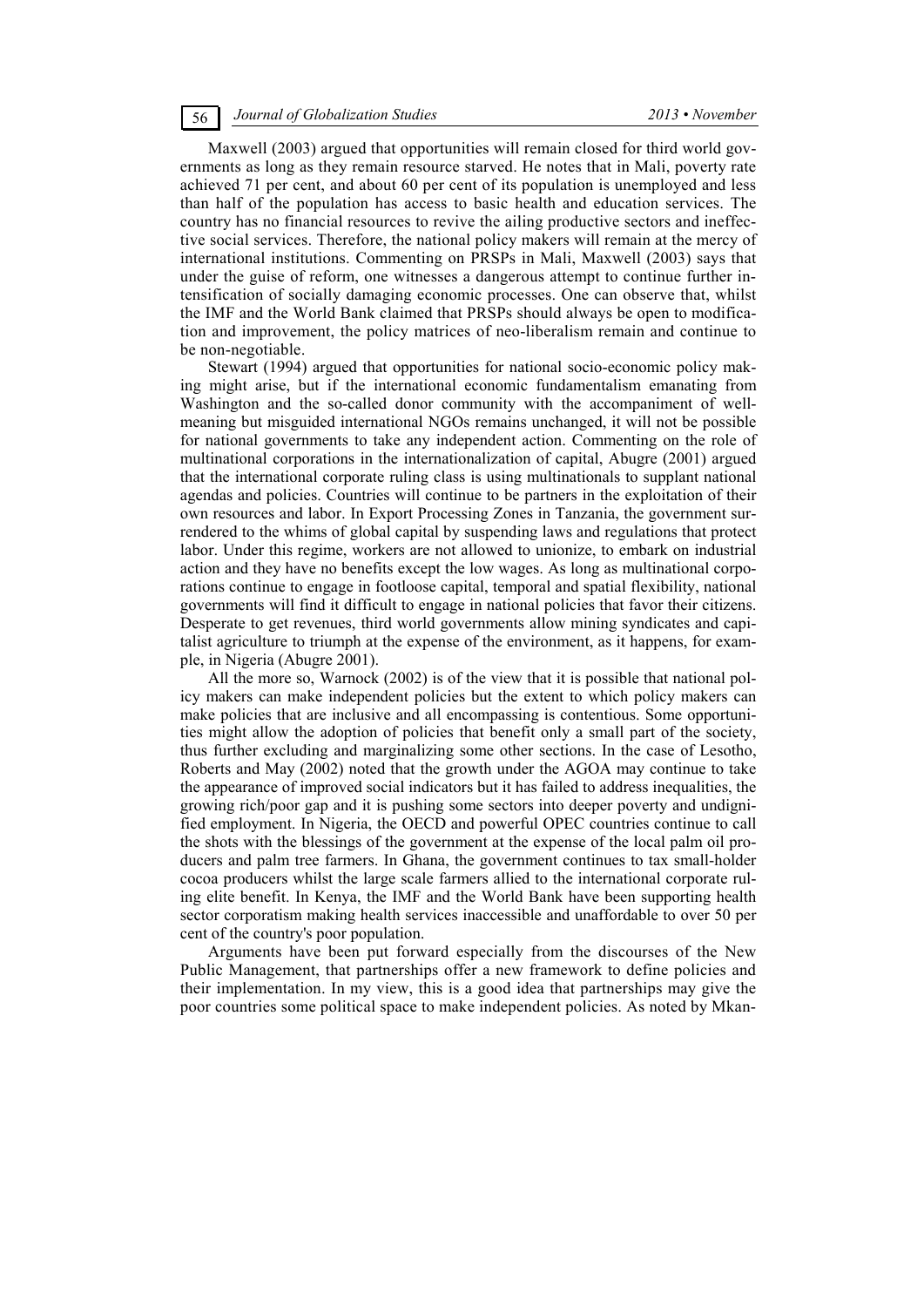*Bhatasara • Globalization, Social Policies, and the Nation State* 57

dawire (2002), the nation-state still remains the privileged agent of any project of democratization and social progress. However, there are still some problems. Maxwell (2003) notes that in Lesotho, too much external influence leads to the loss of the local origin of the PRSPs. In addition, the PRSPs for Lesotho were drafted by the South Africans employed by the Bank-Fund representatives in Lesotho. Maxwell also believes that the IMF and the World Bank have continued to be disquiet about the extent to which countries can have their own strategies; in the future one will realize the impropriety of the desperation-induced compliance for policy ownership.

# **Conclusion**

With globalization now extensively characterized by growing trans-state capitalism and rapid internalization of capital, it is difficult to offer solutions on how national policy makers can go about making policies. It is difficult to challenge international capital when the countries are poor. It is a sad reality that poverty and sovereignty may not go hand in hand in most cases. In addition, the implications on social policy are different across countries; therefore it would make sense to give every country some special recommendations. However, the nation-states anyway need to reorganize their economies first, so that they increase their bargaining power. The nation-states can also ally with local NGOs, civil society and the grass roots movements against the transnational tendencies instead of isolating their own citizens. Southern countries should continue to forge alliances as ex-colonies and poor nations to fight the international corporate ruling elite, for example, through the African Union, the Southern African Development Committee, the Economic Community of West African States and the Common Market for East and Southern Africa.

#### **REFERENCES**

Abugre, C.

2001. *Still Sapping the Poor: A Critique of IMF Poverty Reduction Strategies.* London: World Development Movement. URL: http://chora.virtualave.net/sapping-thepoor.htm.

Ahmad, M.

2005. *Religious Resurgence in an Era of Globalization: Islam's Quest for Global Participation*. Pakistan. Futuristic Forum (A Policy Research Organization). URL: http://globalization.icaap.org/content/v5.2/ahmad.html.

#### Andrews, N.

2010. Foreign Official Development Assistance (ODA) and Ghana's Development: The Case for 'Bringing Culture back in' to the Analysis. *International Journal of Sociology and Anthropology* 2(5): 95–104.

Bauman, Z.

2011. From Agora to the Market Place and, Where to from Here? *Journal of Globalization Studies* 2(1): 3–14.

Bendana, A.

2004. *Policy Options for Poverty Reduction in the Developing World*. New York: Review Press.

Biersteker, T. J., and Weber, C. (eds.)

1996. *State Sovereignty as a Social Construct*. Cambridge: Cambridge University Press.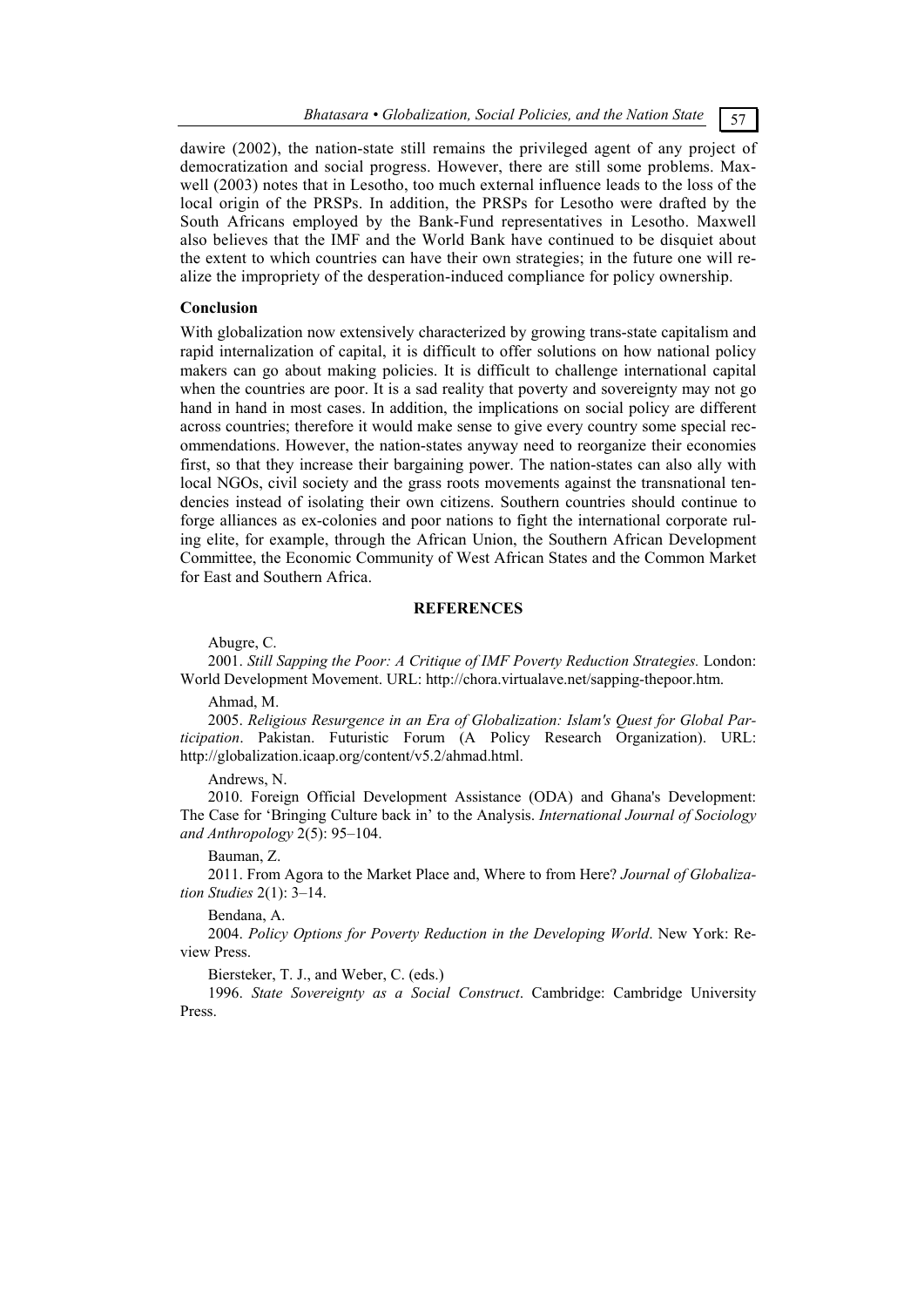Chomsky, N.

1991. *Deterring Democracy.* London: Verso.

Chossudovsky, M.

2003. *Globalization of Poverty and the New World Order.* Canada: Global Research. Collier, P.

2007. *The Bottom Billion: Why the Poorest Countries are Failing and What Can be Done about it.* Oxford: Oxford University Press.

Grinin, L.

2012. New Foundations of International System or Why do States Lose Their Sovereignty in the Age of Globalization? *Journal of Globalization Studies* 3(1): 3–38.

Hanlon, J.

1991. *Mozambique: Who Calls the Shots*? London: James Currey.

1997. Success Story? Brettonwoods Backlash in Mozambique. *Southern African Report*  13(1): 26–40.

Heshmati, A., and Lee, S.

2010. The Relationship between Globalization, Economic Growth and Income Inequality. *Journal of Globalization Studies* 1(2): 87–117.

Hobsbawn, E.

1990. *Nations and Nationalism since 1870: Myth and Reality.* Cambridge: Cambridge Press.

Kiss, E.

2010. The Dialectics of Modernity. A Theoretical Interpretation of Globalization. *Journal of Globalization Studies* 1(2): 12–26.

Khan, P., and Dominelli, L.

2000. The Impact of Globalization on Social Work in the UK. *European Journal of Social Work* 3(2): 95–108.

Kwasi-Fosu, A.

2004. Mapping Growth into Economic Development: Has Elite Political Instability Mattered in Sub-Saharan Africa*? American Journal of Economic and Sociolog*y 63(5): 1173– 1192*.*

Lyons, K.

2006. Globalization and Social Work: International and Local Implications. *British Journal of Social Work* 36: 365–380.

May, J., and Roberts, B.

2002. *Poverty Monitoring and Poverty Reduction Strategy in Lesotho*. London: Overseas Development Institute.

Maxwell, S.

2003. Heaven or Hubris – Reflections on the New Poverty Agenda. *Development Policy Review* 21(1): 5–25.

Mboweni, T. T.

2003. *African Economic Integration*. Paper presented at the 5<sup>th</sup> Annual African Development Finance Conference, October, 9. Johannesburg.

Mittleman, J. H.

1996. *How does Globalization Really Work*? London: Lynne Rienner.